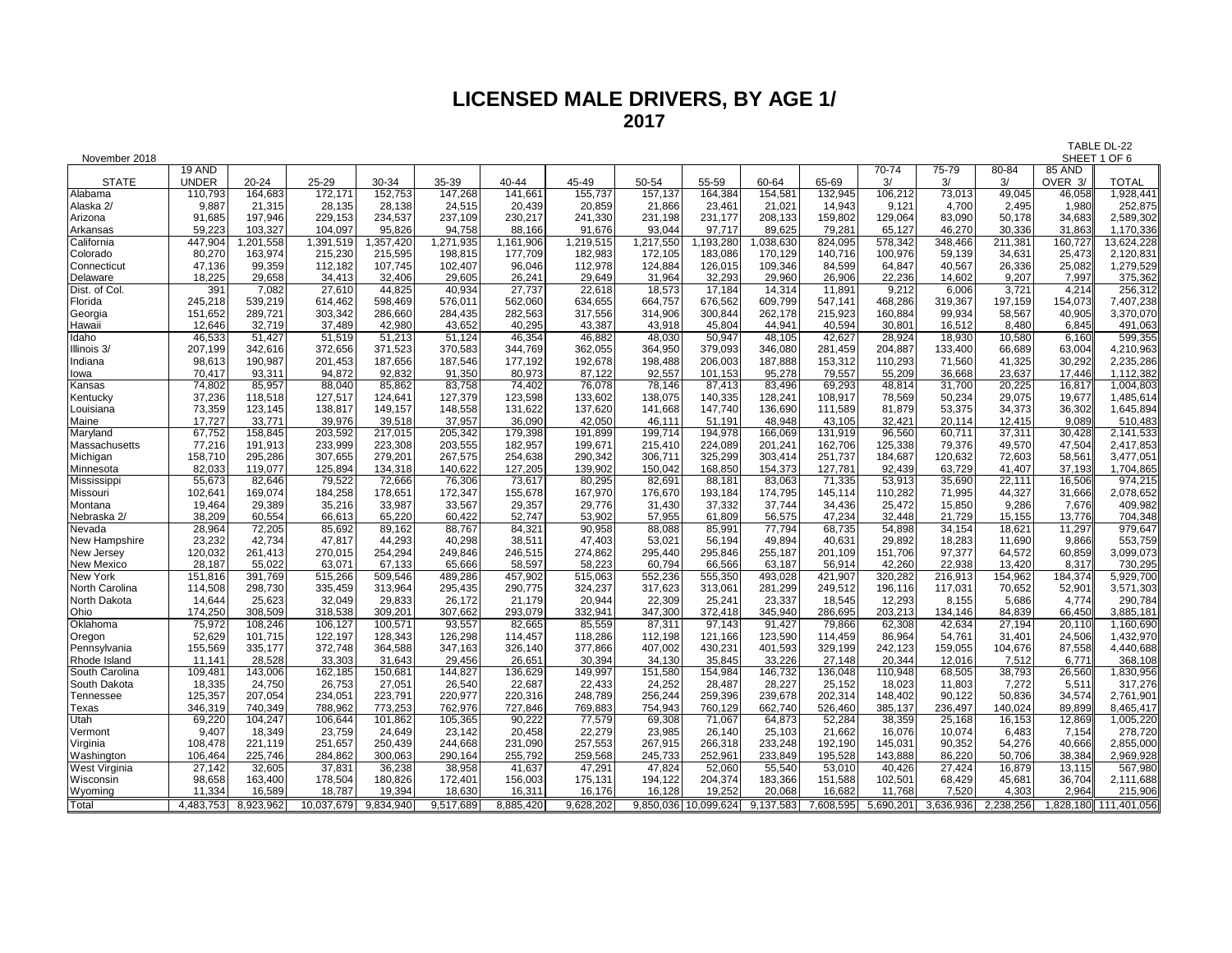## **LICENSED YOUNG MALE DRIVERS, BY AGE 1/ 2017**

| November 2018  |                                  |          |         |           |           |           |           |                  |           | TABLE DL-22<br>SHEET 2 OF 6 |
|----------------|----------------------------------|----------|---------|-----------|-----------|-----------|-----------|------------------|-----------|-----------------------------|
| <b>STATE</b>   | <16                              | 16       | 17      | 18        | 19        | 20        | 21        | 22               | 23        | 24                          |
| Alabama        | $\overline{0}$                   | 23,637   | 27,534  | 28,899    | 30.723    | 31,469    | 32,688    | 32,606           | 33,451    | 34,469                      |
| Alaska 2/      | 0                                | 1,352    | 2.180   | 2,924     | 3,431     | 3.763     | 3,649     | 4.130            | 4,633     | 5,140                       |
| Arizona        | 0                                | 10,913   | 19,716  | 27,965    | 33,091    | 35,918    | 38,561    | 39,537           | 41,229    | 42,701                      |
| Arkansas       | $\overline{0}$                   | 7,631    | 14,112  | 17,424    | 20,056    | 20,821    | 20,959    | 20,233           | 20,397    | 20,917                      |
| California     | $\overline{0}$                   | 34,362   | 79,244  | 142,833   | 191,465   | 216,724   | 228,002   | 242,041          | 250,155   | 264,636                     |
| Colorado       | 0                                | 9,029    | 18,080  | 24,770    | 28,391    | 29,706    | 29,951    | 32,010           | 34,716    | 37,591                      |
| Connecticut    | 0                                | 3,547    | 11,385  | 15,234    | 16,970    | 18,460    | 19,596    | 19,726           | 21,013    | 20,564                      |
| Delaware       | $\Omega$                         | 3,608    | 4.548   | 4,784     | 5,285     | 5.451     | 5,646     | 5.780            | 6.168     | 6,613                       |
| Dist. of Col.  | $\Omega$                         |          |         | 94        | 297       | 519       | 711       | 1,256            | 1,885     | 2,711                       |
| Florida        | 0                                | 25,336   | 50,250  | 76,629    | 93,003    | 99,766    | 104,999   | 108,037          | 111,172   | 115,245                     |
| Georgia        | $\overline{0}$                   | 17,958   | 33,523  | 47,011    | 53,160    | 56,474    | 56,852    | 58,426           | 58,184    | 59,785                      |
| Hawaii         | $\overline{0}$                   | 1,026    | 2,548   | 4,119     | 4,953     | 5,851     | 6,486     | 6,642            | 6,706     | 7,034                       |
| Idaho          | 8,286                            | 8,309    | 9,762   | 10,174    | 10,002    | 9,865     | 10,028    | 10,422           | 10,691    | 10,421                      |
| Illinois       | $\mathbf 0$                      | 31,407   | 49,756  | 60,832    | 65,204    | 66,065    | 63,953    | 68,714           | 71,003    | 72,881                      |
| Indiana        | $\overline{0}$                   | 9.758    | 24,220  | 30,498    | 34,137    | 35,973    | 37,839    | 38,376           | 38,805    | 39,994                      |
| lowa           | $\Omega$                         | 16,653   | 17,369  | 18,013    | 18,382    | 18,483    | 18,810    | 18,796           | 18,347    | 18,875                      |
| Kansas         | 14.251                           | 12.213   | 14,730  | 16,437    | 17,171    | 17,194    | 16.047    | 17.089           | 17,627    | 18.000                      |
| Kentucky       | 0                                | 9        | 5,553   | 12,877    | 18,797    | 21,431    | 21,617    | 24,004           | 25,270    | 26,196                      |
| Louisiana      | 0                                | 12,353   | 17,048  | 21,254    | 22,704    | 23,520    | 23,787    | 24,483           | 25,227    | 26,128                      |
| Maine          | $\overline{0}$                   | 2,235    | 4,323   | 5,286     | 5,883     | 6,285     | 6,613     | 6,489            | 6,995     | 7,389                       |
| Maryland       | $\overline{0}$                   | 3,698    | 15,766  | 22,188    | 26,100    | 28,345    | 30,237    | 31,701           | 33,195    | 35,367                      |
| Massachusetts  | $\mathbf 0$                      | 993      | 17,143  | 26,542    | 32,538    | 36,436    | 34,351    |                  | 40,211    | 43,365                      |
| Michigan       | $\overline{0}$                   | 23,431   | 35,717  | 46,392    | 53,170    | 56,167    | 54,606    | 37,550<br>58,864 |           | 64,033                      |
|                | $\overline{0}$                   |          | 20,893  | 23,934    | 24,470    |           |           |                  | 61,616    | 21,231                      |
| Minnesota      |                                  | 12,736   |         |           |           | 23,724    | 26,931    | 24,967           | 22,224    |                             |
| Mississippi    | $\overline{0}$<br>$\overline{0}$ | 10,537   | 12,948  | 15,421    | 16,767    | 16,681    | 16,438    | 16,217           | 16,415    | 16,895                      |
| Missouri       |                                  | 16,895   | 25,222  | 28,859    | 31,665    | 32,541    | 33,430    | 33,544           | 34,412    | 35,147                      |
| Montana        | 1,207                            | 3,418    | 4,310   | 5,059     | 5,470     | 5,662     | 5,360     | 5,670            | 6,122     | 6,575                       |
| Nebraska 2/    | 0<br>$\overline{0}$              | 7,439    | 10,281  | 9,615     | 10,874    | 11,751    | 10,853    | 11,993           | 12,542    | 13,415                      |
| Nevada         |                                  | 2,642    | 5,611   | 9,092     | 11,619    | 12,684    | 14,031    | 14,480           | 15,348    | 15,662                      |
| New Hampshire  | $\overline{0}$                   | 3,289    | 5,784   | 6,695     | 7,464     | 7,896     | 7,580     | 8,502            | 9,103     | 9,653                       |
| New Jersey     | $\mathbf 0$                      | 70       | 30,290  | 42,792    | 46,880    | 49,619    | 49,570    | 52,207           | 53,311    | 56,706                      |
| New Mexico     | 0                                | 3,944    | 6,095   | 8,354     | 9,794     | 10,476    | 9,438     | 10,977           | 11,554    | 12,577                      |
| New York       | $\overline{0}$                   | 6,125    | 35,290  | 50,261    | 60,140    | 67,535    | 71,849    | 78,748           | 83,495    | 90,142                      |
| North Carolina | 0                                | 3,902    | 18,277  | 42,250    | 50,079    | 53,552    | 55,096    | 59,611           | 63,519    | 66,952                      |
| North Dakota   | 1,298                            | 2,521    | 3,089   | 3,635     | 4,101     | 4,294     | 4,667     | 5,153            | 5,652     | 5,857                       |
| Ohio           | 0                                | 25,146   | 41,062  | 51,046    | 56,996    | 59,600    | 58,936    | 61,934           | 63,203    | 64,836                      |
| Oklahoma       | $\overline{0}$                   | 15,025   | 18.749  | 20,745    | 21,453    | 21,315    | 21,945    | 22,058           | 21,435    | 21,493                      |
| Oregon         | $\overline{0}$                   | 7,273    | 12,050  | 15,490    | 17,816    | 18,364    | 19,845    | 20,544           | 21,254    | 21,708                      |
| Pennsylvania   | $\overline{0}$                   | 8,589    | 38,584  | 50,413    | 57,983    | 60,252    | 65,323    | 68,181           | 70,729    | 70,692                      |
| Rhode Island   | 0                                | $\Omega$ | 2,449   | 3,878     | 4,814     | 5,204     | 5,589     | 5,738            | 5,994     | 6,003                       |
| South Carolina | 12,986                           | 19,699   | 23,654  | 26,029    | 27,113    | 27,720    | 27,391    | 28,298           | 29,405    | 30,192                      |
| South Dakota   | 0                                | 3,990    | 4,519   | 4,841     | 4,985     | 4,755     | 4,609     | 4,960            | 5,133     | 5,293                       |
| Tennessee      | $\mathbf 0$                      | 24,655   | 29,569  | 34,222    | 36,911    | 38,845    | 37,995    | 40,941           | 43,500    | 45,773                      |
| Texas          | $\overline{0}$                   | 40,750   | 73,409  | 101,540   | 130,620   | 140,531   | 146,345   | 149,768          | 153,555   | 150,150                     |
| Utah           | $\overline{0}$                   | 12.223   | 17,528  | 19,134    | 20,335    | 20,524    | 20,408    | 21,004           | 21,118    | 21,193                      |
| Vermont        | 0                                | 1,235    | 2,298   | 2,828     | 3,046     | 3,277     | 3,460     | 3,726            | 3,894     | 3,992                       |
| Virginia       | $\Omega$                         | 8,933    | 25,679  | 34,849    | 39,017    | 39,306    | 42,430    | 44,533           | 46,541    | 48,309                      |
| Washington     | $\overline{0}$                   | 14,921   | 23,971  | 30,854    | 36,718    | 40,420    | 41,651    | 44,845           | 47,578    | 51,252                      |
| West Virginia  | 0                                | 8,693    | 5,774   | 6,264     | 6,411     | 5,870     | 6,852     | 7,015            | 6,833     | 6,035                       |
| Wisconsin      | $\Omega$                         | 18,051   | 24,536  | 27,685    | 28,386    | 30,096    | 31,035    | 32,382           | 34,251    | 35,636                      |
| Wyoming        | 0                                | 2,149    | 2,643   | 3,221     | 3,321     | 3,363     | 3,048     | 3,218            | 3,393     | 3,567                       |
| Total          | 38,028                           | 544,308  | 999,071 | 1,342,185 | 1,560,161 | 1,660,543 | 1,708,093 | 1,788,126        | 1,850,209 | 1,916,991                   |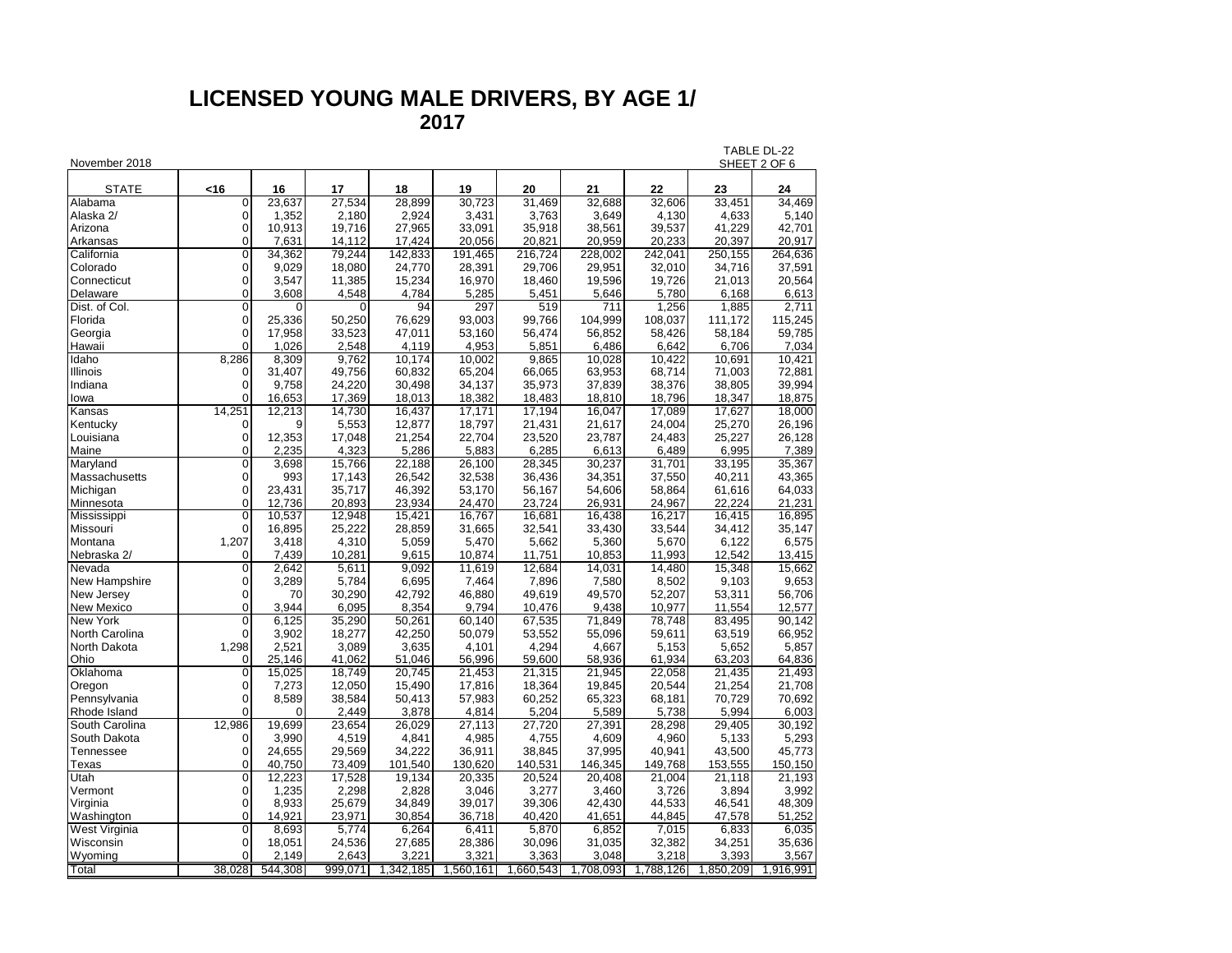# **LICENSED FEMALE DRIVERS, BY AGE 1/ 2017**

| November 2018          |                   |                   |                      |                   |                   |                   |                    |                    |                      |                   |                   |                   |                  |                                         |                  | SHEET 3 OF 6         |
|------------------------|-------------------|-------------------|----------------------|-------------------|-------------------|-------------------|--------------------|--------------------|----------------------|-------------------|-------------------|-------------------|------------------|-----------------------------------------|------------------|----------------------|
|                        | 19 AND            |                   |                      |                   |                   |                   |                    |                    |                      |                   |                   | $70 - 74$         | $75 - 79$        | $80 - 84$                               | 85 AND           |                      |
| <b>STATE</b>           | <b>UNDER</b>      | 20-24             | 25-29                | 30-34             | 35-39             | 40-44             | 45-49              | 50-54              | 55-59                | 60-64             | 65-69             | 3/                | 3/               | 3/                                      | OVER 3/          | <b>TOTAL</b>         |
| Alabama                | 109,475           | 161,526           | 175,859              | 161,947           | 158,020           | 150,693           | 162,708            | 144,375            | 175,444              | 166,057           | 144,469           | 115,689           | 82,778           | 57,832                                  | 59,065           | 2,025,937            |
| Alaska 2/              | 10,426            | 23,594            | 30,624               | 30,614            | 26,771            | 22,343            | 22,965             | 24,115             | 25,774               | 23,966            | 18,102            | 11,245            | 4,776            | 3,109                                   | 3,286            | 281,710              |
| Arizona                | 85,654            | 188,122           | 225,228              | 232,569           | 233,915           | 220,405           | 228,137            | 224,620            | 234,806              | 219,759           | 172,475           | 135,345           | 87,115           | 51,332                                  | 36,182           | 2,575,664            |
| Arkansas               | 58,949            | 101,181           | 104,335              | 97,012            | 95,054            | 88,387            | 92,684             | 95,470             | 101,564              | 96,948            | 86,399            | 72,276            | 53,876           | 38,142                                  | 64,851           | 1,247,128            |
| California             | 411,678           | ,113,177          | ,326,743             | ,297,223          | ,232,185          | 1,134,238         | 1,175,501          | 1,159,071          | 1,152,186            | 1,022,564         | 824,260           | 578,934           | 348,682          | 211,830                                 | 164,632          | 13,152,904           |
| Colorado               | 77,152            | 154,224           | 201,105              | 198,559           | 186,783           | 164,715           | 170,849            | 164,750            | 180,977              | 168,370           | 139,938           | 100,459           | 62,329           | 37,049                                  | 28,048           | 2,035,307            |
| Connecticut            | 46,261            | 95,019            | 107,183              | 102,165           | 100,890           | 96,601            | 115,963            | 128,007            | 129,289              | 112,646           | 89,916            | 71,479            | 46,825           | 32,127                                  | 33,094           | 1,307,465            |
| Delaware               | 18,843            | 29,402            | 34,384               | 32,937            | 31,038            | 27,718            | 31,014             | 33,797             | 35,211               | 33,084            | 30,100            | 23,959            | 15,547           | 9,807                                   | 8,309            | 395,150              |
| Dist. of Col.          | 445<br>239,838    | 7,463<br>523,353  | 32,967<br>619,950    | 50,738<br>613,970 | 42,050<br>599,060 | 26,362<br>580,208 | 20,017             | 16,061             | 15,018<br>707,954    | 14,398<br>659,801 | 13,356<br>592,777 | 10,543<br>491,582 | 6,639<br>337,538 | 4,096<br>211,581                        | 4,591<br>167,938 | 264,744<br>7,669,120 |
| Florida                |                   |                   | 332,236              | 322,826           | 326,814           |                   | 644,576<br>344.086 | 678,994<br>337,911 | 325,708              | 288,219           | 243,921           | 178,691           | 111.966          | 67.782                                  | 50.137           | 3,690,274            |
| Georgia                | 147,712<br>11,424 | 294,631<br>29,745 | 35,378               | 41.411            | 42,231            | 317,634<br>38,589 | 40,493             | 41,411             | 43,122               | 42,562            | 37,071            | 27,353            | 14,986           | 8,123                                   | 6.046            | 459,945              |
| Hawaii<br>Idaho        | 44,531            | 49,583            | 49,674               | 50,651            | 50,101            | 45,065            | 45,969             | 48,088             | 51,744               | 48,981            | 42,444            | 28,523            | 18,565           | 10,557                                  | 6,536            | 591,012              |
| Illinois 3/            | 202,913           | 336.309           | 372,103              | 372,312           | 379,404           | 350,995           | 371,238            | 375,053            | 395,737              | 360,991           | 296,714           | 221,175           | 146,363          | 59,737                                  | 77,397           | 4,318,441            |
| Indiana                | 96,008            | 184,046           | 198,649              | 191,655           | 190,378           | 180,063           | 193,719            | 203,815            | 215,620              | 198,579           | 166,242           | 123,726           | 84,202           | 50,812                                  | 40,784           | 2,318,298            |
| lowa                   | 69,149            | 91,497            | 95,405               | 92,372            | 90,742            | 79,863            | 86,236             | 92,966             | 103,985              | 96,866            | 82,235            | 59,725            | 41,978           | 28,884                                  | 22,544           | 1,134,447            |
| Kansas                 | 71,526            | 82,837            | 85,599               | 85,950            | 83,072            | 73,717            | 76,412             | 79,356             | 91,875               | 87,209            | 72,307            | 52,570            | 36,619           | 24,307                                  | 21,710           | 1,025,066            |
| Kentucky               | 36,631            | 114,742           | 126,846              | 125,866           | 129,484           | 124,682           | 134,150            | 140,539            | 146,983              | 135,633           | 116,073           | 85,294            | 56,685           | 34,398                                  | 25,388           | 1,533,394            |
| Louisiana              | 73,120            | 126,997           | 149,488              | 161,508           | 158,082           | 138,636           | 143,936            | 150,139            | 158,067              | 146,759           | 121,519           | 91,039            | 63,020           | 43,493                                  | 53,959           | 1,779,762            |
| Maine                  | 17,629            | 32,646            | 39,113               | 39,265            | 38,358            | 36,229            | 42,691             | 47,716             | 53,177               | 51,384            | 44,984            | 33,132            | 21,681           | 13,494                                  | 10,721           | 522,220              |
| Maryland               | 65,617            | 151,811           | 194,030              | 205,358           | 197,748           | 179,140           | 198,639            | 210,220            | 206,324              | 179,395           | 145,619           | 108,062           | 68,247           | 42,179                                  | 35,581           | 2,187,970            |
| Massachusetts          | 76,925            | 185,228           | 232,380              | 225,884           | 206,583           | 187,636           | 207,768            | 225,196            | 233,848              | 214,318           | 176,867           | 138,799           | 91,271           | 57,626                                  | 56,994           | 2,517,323            |
| Michigan               | 149,234           | 279,338           | 299,271              | 279,376           | 277,024           | 264,743           | 301,649            | 320,254            | 344,289              | 326,239           | 272,276           | 202,809           | 136,985          | 88,509                                  | 76,731           | 3,618,727            |
| Minnesota              | 81,777            | 109,458           | 116,826              | 129,454           | 136,315           | 123,105           | 137,660            | 149,530            | 170,373              | 155,074           | 129,520           | 95,937            | 68,122           | 45,425                                  | 41,374           | 1,689,950            |
| Mississippi            | 55,654            | 86,742            | 88,784               | 83,826            | 87,523            | 83,040            | 88,694             | 90,833             | 97,284               | 91,365            | 77,686            | 59,280            | 41,161           | 26,590                                  | 21,247           | 1,079,709            |
| Missouri               | 99,558            | 166,443           | 188,039              | 184,683           | 179,917           | 162,188           | 175,052            | 186,952            | 205,946              | 189,683           | 160,400           | 123,763           | 82,822           | 51,996                                  | 38,690           | 2,196,132            |
| Montana                | 18,798            | 27.646            | 33,561               | 32,418            | 31,378            | 27,343            | 28,705             | 31,278             | 38,115               | 38.708            | 32,981            | 23,816            | 15,129           | 9,407                                   | 7,994            | 397,277              |
| Nebraska 2/            | 36,408            | 58,226            | 63,837               | 62,756            | 58,352            | 50.606            | 52,404             | 56,911             | 61,996               | 57,348            | 48,868            | 33,817            | 24,367           | 17,976                                  | 16,259           | 700,131              |
| Nevada                 | 26,935            | 69,023            | 85,029               | 86,390            | 85,255            | 79,667            | 83.938             | 81,483             | 81.364               | 77,016            | 68,821            | 53,219            | 32,058           | 17,521                                  | 10.939           | 938,658              |
| New Hampshire          | 22,516            | 40.486            | 44,770               | 41,974            | 39,657            | 38,541            | 47,233             | 53,569             | 56,737               | 50,063            | 41,368            | 30,605            | 19,256           | 12,428                                  | 10,662           | 549,865              |
| New Jersey             | 116,542           | 253,918           | 270,134              | 258,320           | 259,188           | 254,344           | 285,457            | 308,177            | 304,071              | 263,490           | 212,679           | 164,067           | 108,018          | 72,949                                  | 70,936           | 3,202,290            |
| <b>New Mexico</b>      | 26,520            | 54,504            | 62,806               | 65,822            | 63,685            | 58,254            | 59,617             | 63,179             | 71,080               | 68,352            | 59,851            | 43,541            | 24,129           | 13,576                                  | 8,051            | 742,967              |
| <b>New York</b>        | 170,155           | 444,900           | 556,233              | 538,870           | 513,914           | 485,122           | 543,821            | 585,372            | 588,225              | 523,310           | 436,978           | 322,000           | 216,041          | 153,315                                 | 177,357          | 6,255,613            |
| North Carolina         | 112,139           | 290,281           | 346,650              | 332,214           | 319,754           | 311,376           | 342,081            | 337,901            | 342,457              | 314,894           | 278,680           | 214,477           | 131,631          | 82,043                                  | 61,586           | 3,818,164            |
| North Dakota           | 13,981            | 23,308            | 28,297               | 26,182            | 22,759            | 18,696            | 18,982             | 20,788             | 24,046               | 22,262            | 17,266            | 12,479            | 9,064            | 6,976                                   | 5,797            | 270,883              |
| Ohio                   | 173,183           | 312,122           | 329,381              | 321,861           | 322,027           | 304,769           | 344,694            | 364,655            | 397,013              | 370,129           | 312,769           | 227,922           | 159,106          | 103,147                                 | 83,746           | 4,126,524            |
| Oklahoma               | 74,712            | 108,674           | 116,638              | 115,131           | 108,497           | 97,848            | 102,713            | 106,373            | 118,851              | 111.477           | 95,146            | 74,228            | 52,015           | 34,355                                  | 28,641           | 1,345,299            |
| Oregon                 | 53,137            | 101,653           | 124,007              | 129,559           | 128,059           | 113,973           | 116,411            | 113,196            | 128,351              | 132,810           | 121,760           | 91,351            | 58,312           | 34,268                                  | 30,775           | 1,477,622            |
| Pennsylvania           | 145,575           | 317,237           | 364,783              | 360,313           | 348,234           | 327,530           | 378,499            | 410,219            | 439,151              | 410,994           | 345,290           | 262,953           | 180,979          | 124,343                                 | 108,067          | 4,524,167            |
| Rhode Island           | 11,073            | 28,475            | 33,669               | 31,972            | 30,349            | 27,815            | 32,351             | 35,918             | 38,113               | 35,279            | 28,193            | 21,539            | 13,689           | 8,666                                   | 7,993            | 385,094              |
| South Carolina         | 110,749           | 144,630           | 173,803              | 163,852           | 157,953           | 146,920           | 159,218            | 164,065            | 171,340              | 166,711           | 153,433           | 119,932           | 73,812           | 43,526                                  | 30,062           | 1,980,006            |
| South Dakota           | 17,255            | 23,934            | 25,709               | 25,667            | 25,310            | 21,676            | 21,860             | 23,789             | 28,657               | 27,977            | 24,583            | 17,557            | 12,036           | 8,087                                   | 7,133            | 311,230              |
| Tennessee              | 122,768           | 200,299           | 228,350              | 214,775           | 210,160           | 202,712           | 223,722            | 230,922            | 234,849              | 218,463           | 187,210           | 141,009           | 93,596           | 59,360                                  | 47,557           | 2,615,752            |
| Texas                  | 323,379           | 704,520           | 802,056              | 802,702           | 793,602           | 750,824           | 780,498            | 755,845            | 767,793              | 682,864           | 550,506           | 403,569           | 255,667          | 157,425                                 | 102,673          | 8,633,923            |
| Utah                   | 68,075<br>9,233   | 102,280<br>17,482 | 101,645<br>22,525    | 98,349<br>24,389  | 102,082           | 86,903            | 74,732             | 68,017             | 71,518<br>26,984     | 66,072<br>25,667  | 53,975<br>21,984  | 40,065<br>16,487  | 26,631<br>10,596 | 17,178<br>7,280                         | 12,635<br>9,732  | 990,157<br>281,527   |
| Vermont                | 109,214           | 225,776           | 269,418              | 270,498           | 22,764<br>263,705 | 19,815<br>246,506 | 22,120<br>271,642  | 24,469<br>284,183  | 283,950              | 253,287           | 210,846           | 159.806           | 102,624          | 64,321                                  | 55.654           | 3,071,430            |
| Virginia<br>Washington | 104,458           | 212,356           | 262,107              | 272,251           | 262,460           | 231,544           | 237,100            | 231,119            | 243,308              | 231,113           | 194,115           | 141,278           | 84,361           | 50,635                                  | 40,148           | 2,798,353            |
| <b>West Virginia</b>   | 27,300            | 32,685            | 38,754               | 38,217            | 42,300            | 43,650            | 48,891             | 50,192             | 56,380               | 57,738            | 53,271            | 38,439            | 26,261           | 16,117                                  | 10,611           | 580,806              |
| Wisconsin              | 96,683            | 157,880           | 173,958              | 177,508           | 167,988           | 152,525           | 172,040            | 194,472            | 206,282              | 183,312           | 153,238           | 108,301           | 76,609           | 54,429                                  | 47,880           | 2,123,105            |
| Wyoming                | 10.669            | 16,054            | 17,567               | 18,391            | 17,720            | 15,155            | 15,046             | 15,540             | 19,269               | 19,355            | 15,564            | 11.194            | 7,371            | 4.454                                   | 3,210            | 206,559              |
| Total                  | 4,359,586         | 8,687,463         | 10,037,886 9,920,512 |                   | 9,676,694         | 9,011,109         | 9,716,581          |                    | 9,980,871 10,402,205 | 9,539,541         | 8,017,045         |                   |                  | 6,015,040 3,944,136 2,484,599 2,151,933 |                  | 113,945,201          |
|                        |                   |                   |                      |                   |                   |                   |                    |                    |                      |                   |                   |                   |                  |                                         |                  |                      |

TABLE DL-22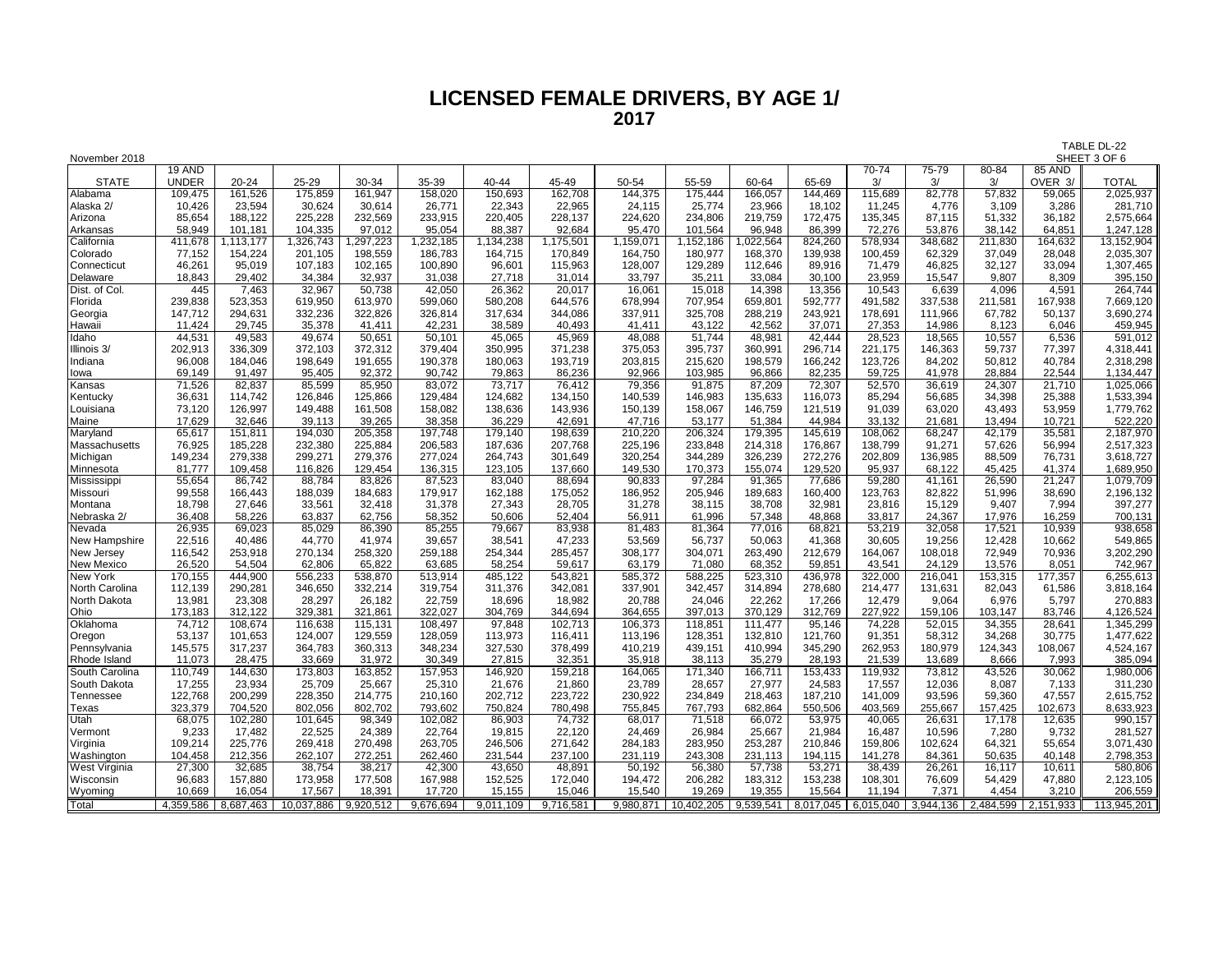#### **LICENSED YOUNG FEMALE DRIVERS, BY AGE 1/ 2017**

|                 |                |         |          |           |           |           |           |           |           | TABLE DL-22  |
|-----------------|----------------|---------|----------|-----------|-----------|-----------|-----------|-----------|-----------|--------------|
| November 2018   |                |         |          |           |           |           |           |           |           | SHEET 4 OF 6 |
|                 | $\overline{5}$ | 16      | 17       | 18        | 19        | 20        | 21        | 22        | 23        | 24           |
| Alabama         | 0              | 23,647  | 27,410   | 28,676    | 29,742    | 30,661    | 31,384    | 32,044    | 33,304    | 34,133       |
| Alaska 2/       | 0              | 1,293   | 2,323    | 3,059     | 3,751     | 4,180     | 4,004     | 4,622     | 5,070     | 5,718        |
| Arizona         | 0              | 10,842  | 19,104   | 25,736    | 29,972    | 33,190    | 36,267    | 37,612    | 39,625    | 41,428       |
| Arkansas        | $\Omega$       | 7,761   | 14,242   | 17,372    | 19,574    | 20,045    | 20,758    | 19,686    | 19,969    | 20,723       |
| California      | 0              | 35,749  | 78,475   | 126,172   | 171,282   | 193,580   | 213,202   | 224,808   | 237,238   | 244,349      |
| Colorado        | 0              | 9,199   | 17,862   | 23,463    | 26,628    | 28,177    | 27,969    | 29,864    | 32,867    | 35,347       |
| Connecticut     | 0              | 3,932   | 11,559   | 14,615    | 16,155    | 17,556    | 18,845    | 19,017    | 19,933    | 19,668       |
| Delaware        | 0              | 3,949   | 4,736    | 5,015     | 5,143     | 5,573     | 5,573     | 5,724     | 6,113     | 6,419        |
| Dist. of Col.   | 0              | 0       | $\Omega$ | 112       | 333       | 487       | 733       | 1,228     | 1,978     | 3,037        |
| Florida         | 0              | 27,310  | 51,324   | 73,591    | 87,613    | 94,917    | 100,446   | 105,149   | 109,880   | 112,961      |
| Georgia         | 0              | 18,593  | 33,212   | 44,542    | 51,365    | 54,856    | 56,582    | 59,725    | 60,499    | 62,969       |
| Hawaii          | 0              | 1,070   | 2,367    | 3,596     | 4,391     | 5,145     | 5,909     | 6,105     | 6,214     | 6,372        |
| Idaho           | 8,253          | 7,912   | 9,214    | 9,563     | 9,589     | 9,654     | 9,694     | 10,110    | 10,248    | 9,877        |
| <b>Illinois</b> | 0              | 32,272  | 49,859   | 58,071    | 62,711    | 63,729    | 63,146    | 67,498    | 70,153    | 71,783       |
| Indiana         | 0              | 9,800   | 23,700   | 29,632    | 32,876    | 34,731    | 36,213    | 36,474    | 37,685    | 38,943       |
| lowa            | $\Omega$       | 16.770  | 16,955   | 17,434    | 17,990    | 18,290    | 18,216    | 18,461    | 18,130    | 18,400       |
| Kansas          | 13,874         | 11,869  | 14,096   | 15,328    | 16,359    | 16,364    | 15,858    | 16,613    | 16,910    | 17,092       |
| Kentucky        | 0              | 12      | 5,645    | 12,542    | 18,432    | 20,399    | 20,994    | 23,315    | 24,400    | 25,634       |
| Louisiana       | 0              | 12,696  | 17,046   | 20,579    | 22,799    | 23,859    | 24,073    | 25,462    | 26,099    | 27,504       |
| Maine           | 0              | 2,261   | 4,430    | 5,074     | 5,864     | 6,074     | 6,484     | 6,401     | 6,783     | 6,904        |
| Maryland        | $\overline{0}$ | 3,974   | 15,540   | 21,543    | 24,560    | 27,143    | 28,870    | 29,946    | 31,824    | 34,028       |
| Massachusetts   | 0              | 1,101   | 18,228   | 26,246    | 31,350    | 34,712    | 31,965    | 36,290    | 39,391    | 42,870       |
| Michigan        | 0              | 22,871  | 33,994   | 43,397    | 48,972    | 52,802    | 52,414    | 55,907    | 57,955    | 60,260       |
| Minnesota       | 0              | 12,936  | 21,124   | 23,547    | 24,170    | 22,809    | 25,513    | 22,845    | 19,858    | 18,433       |
| Mississippi     | $\Omega$       | 10,754  | 13.103   | 15,312    | 16,485    | 16,856    | 16,812    | 17,156    | 17,603    | 18,315       |
| Missouri        | 0              | 17,116  | 24,452   | 27,513    | 30,477    | 31,457    | 33,032    | 33,090    | 33,882    | 34,982       |
| Montana         | 1,320          | 3,375   | 4,205    | 4,774     | 5,124     | 5,405     | 5,092     | 5,361     | 5,672     | 6,116        |
| Nebraska 2/     | 0              | 7,372   | 9,363    | 9,158     | 10,515    | 11,058    | 10,661    | 11,244    | 12,385    | 12,878       |
| Nevada          | $\overline{0}$ | 2,714   | 5,250    | 8,297     | 10,674    | 11,816    | 13,179    | 14,066    | 14,680    | 15,282       |
| New Hampshire   | 0              | 3,456   | 5,508    | 6,504     | 7,048     | 7,456     | 7,367     | 7,895     | 8,640     | 9,128        |
| New Jersey      | 0              | 46      | 30,118   | 41,452    | 44,926    | 47,434    | 48,482    | 50,290    | 52,644    | 55,068       |
| New Mexico      | $\Omega$       | 3,695   | 5,697    | 7,889     | 9,239     | 10,050    | 9,585     | 10,899    | 11,654    | 12,316       |
| New York        | 0              | 6,439   | 37,500   | 56,908    | 69,308    | 78,095    | 82,644    | 88,557    | 94,552    | 101,052      |
| North Carolina  | 0              | 4,245   | 19,012   | 40,768    | 48,114    | 51,356    | 53,322    | 57,298    | 62,174    | 66,131       |
| North Dakota    | 1,373          | 2,487   | 2,982    | 3,322     | 3,817     | 3,944     | 4,466     | 4,610     | 5,034     | 5,254        |
| Ohio            | 0              | 26,033  | 41.022   | 49,986    | 56,142    | 59,201    | 59,107    | 62,872    | 63,964    | 66,978       |
| Oklahoma        | 0              | 15.229  | 18,419   | 20,325    | 20,739    | 21,147    | 21,202    | 22,022    | 22,020    | 22,283       |
| Oregon          | 0              | 7,837   | 12,618   | 15,313    | 17,369    | 18,339    | 19,768    | 20,411    | 21,342    | 21,793       |
| Pennsylvania    | 0              | 8.407   | 37,037   | 46,845    | 53,286    | 56,744    | 61,080    | 64,399    | 67,317    | 67,697       |
| Rhode Island    | 0              | 0       | 2,534    | 3,876     | 4,663     | 5,045     | 5,369     | 5,823     | 6,035     | 6,203        |
| South Carolina  | 13.751         | 20,144  | 23.708   | 26,095    | 27,051    | 27,149    | 27,628    | 28,550    | 29,870    | 31,433       |
| South Dakota    | 0              | 4,027   | 4,208    | 4,508     | 4,512     | 4,680     | 4,442     | 4,825     | 4,887     | 5,100        |
| Tennessee       | 0              | 24,826  | 29,173   | 33,089    | 35,680    | 36,929    | 36,616    | 39,831    | 41,972    | 44,951       |
| Texas           | $\Omega$       | 40,508  | 70,323   | 93,764    | 118,784   | 129,780   | 137,301   | 142,190   | 148,480   | 146,769      |
| Utah            | 0              | 12,231  | 17,067   | 18,964    | 19,813    | 20,426    | 19,987    | 20,614    | 20,587    | 20,666       |
| Vermont         | 0              | 1,302   | 2,183    | 2,739     | 3,009     | 3,143     | 3,194     | 3,585     | 3,692     | 3,868        |
| Virginia        | 0              | 10,046  | 26,120   | 34,654    | 38,394    | 39,539    | 42,940    | 45,495    | 47,928    | 49,874       |
| Washington      | 0              | 15,687  | 24,413   | 29,511    | 34,847    | 38,254    | 38,848    | 42,195    | 44,832    | 48,227       |
| West Virginia   | 0              | 9,169   | 5,678    | 6,180     | 6,273     | 6,064     | 6,872     | 7,072     | 6,799     | 5,878        |
| Wisconsin       | 0              | 18,343  | 24,080   | 26,777    | 27,483    | 29,059    | 30,190    | 31,580    | 33,091    | 33,960       |
| Wyoming         | 0              | 2,036   | 2,488    | 2,962     | 3,183     | 3,249     | 2,977     | 3,145     | 3,273     | 3,410        |
| Total           | 38,571         | 555,343 | 990,706  | 1,286,390 | 1,488,576 | 1,592,608 | 1,657,275 | 1,739,981 | 1,817,135 | 1.880.464    |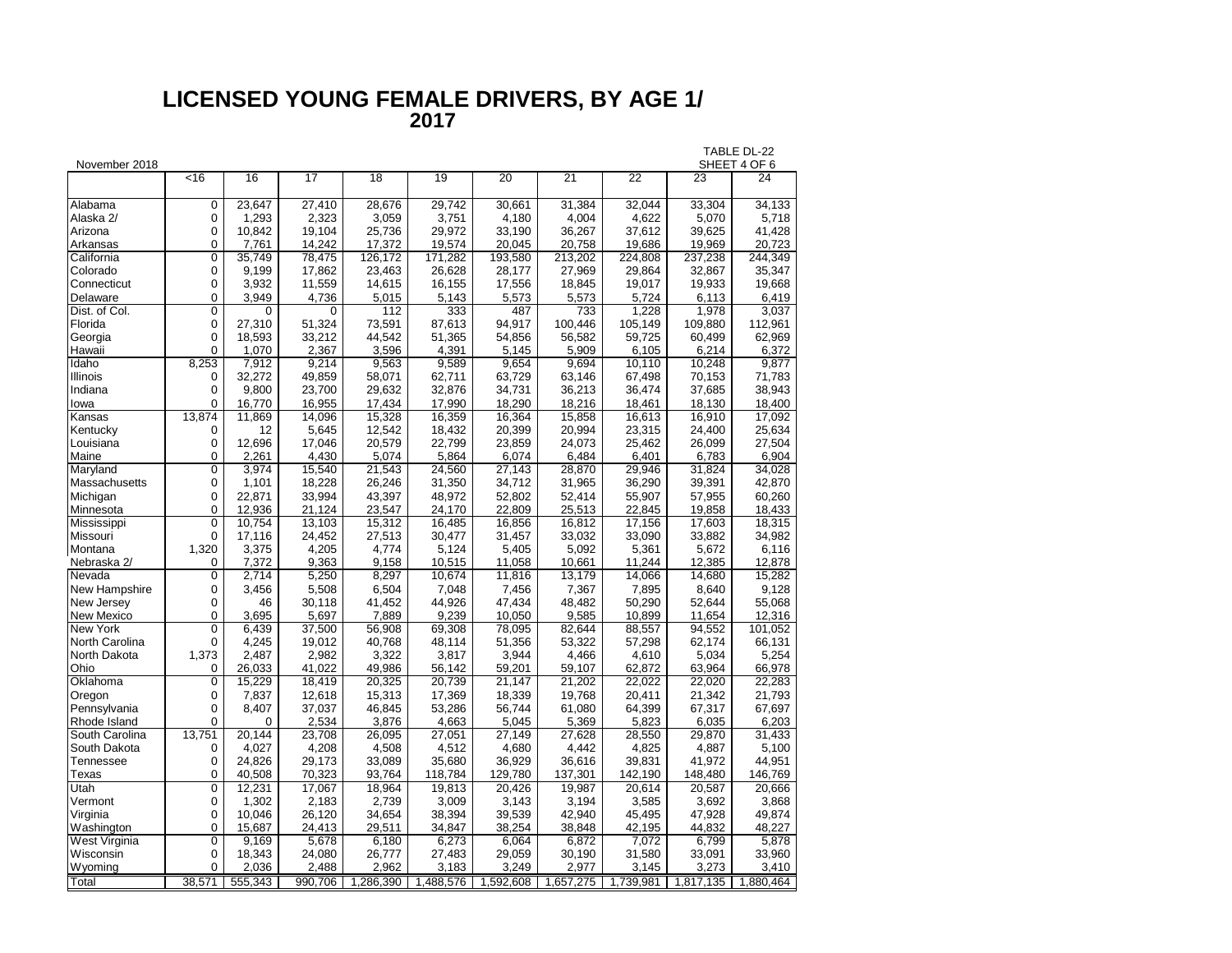#### **LICENSED TOTAL DRIVERS, BY AGE 1/ 2017**

| November 2018                |                    |                                                             |                    |                    |                    |                    |                    |                    |                    |                    |                    |                    |                    |                   |                   | 17 JULL UL 44<br>SHEET 5 OF 6 |
|------------------------------|--------------------|-------------------------------------------------------------|--------------------|--------------------|--------------------|--------------------|--------------------|--------------------|--------------------|--------------------|--------------------|--------------------|--------------------|-------------------|-------------------|-------------------------------|
|                              | 19 AND             |                                                             |                    |                    |                    |                    |                    |                    |                    |                    |                    | $70 - 74$          | $75 - 79$          | 80-84             | 85 AND            |                               |
| <b>STATE</b>                 | <b>UNDER</b>       | $20 - 24$                                                   | 25-29              | 30-34              | 35-39              | 40-44              | 45-49              | 50-54              | 55-59              | 60-64              | 65-69              | 3/                 | 3/                 | 3/                | OVER 3/           | <b>TOTAL</b>                  |
| Alabama<br>Alaska 2/         | 220,268<br>20,313  | 326,209<br>44,909                                           | 348,030<br>58,759  | 314,700<br>58,752  | 305,288<br>51,286  | 292,354<br>42,782  | 318,445<br>43,824  | 301,512<br>45,981  | 339,828<br>49,235  | 320,638<br>44,987  | 277,414<br>33,045  | 221,901<br>20,366  | 155,791<br>9,476   | 106,877<br>5,604  | 105,123<br>5,266  | 3,954,378<br>534,585          |
| Arizona                      | 177,339            | 386,068                                                     | 454,381            | 467,106            | 471,024            | 450,622            | 469,467            | 455,818            | 465,983            | 427,892            | 332,277            | 264,409            | 170,205            | 101,510           | 70,865            | 5,164,966                     |
| Arkansas                     | 118,172            | 204,508                                                     | 208,432            | 192,838            | 189,812            | 176,553            | 184,360            | 188,514            | 199,281            | 186,573            | 165,680            | 137,403            | 100.146            | 68,478            | 96,714            | 2,417,464                     |
| California                   | 859,582            | 2,314,735                                                   | 2,718,262          | 2,654,643          | 2,504,120          | 2,296,144          | 2,395,016          | 2,376,621          | 2,345,466          | 2,061,194          | 1,648,355          | 1,157,276          | 697,148            | 423,211           | 325,359           | 26,777,132                    |
| Colorado                     | 157,422            | 318,198                                                     | 416,335            | 414,154            | 385,598            | 342,424            | 353,832            | 336,855            | 364,063            | 338,499            | 280,654            | 201,435            | 121,468            | 71,680            | 53,521            | 4,156,138                     |
| Connecticut                  | 93,397             | 194,378                                                     | 219,365            | 209,910            | 203,297            | 192,647            | 228,941            | 252,891            | 255,304            | 221,992            | 174,515            | 136,326            | 87,392             | 58,463            | 58,176            | 2,586,994                     |
| Delaware                     | 37,068             | 59,060                                                      | 68,797             | 65,343             | 60,643             | 53,959             | 60,663             | 65,761             | 67,504             | 63,044             | 57,006             | 46,195             | 30,149             | 19,014            | 16,306            | 770,512                       |
| Dist. of Col.                | 836                | 14,545                                                      | 60,577             | 95,563             | 82,984             | 54,099             | 42,635             | 34,634             | 32,202             | 28,712             | 25,247             | 19,755             | 12,645             | 7,817             | 8,805             | 521,056                       |
| Florida                      | 485,056            | 1,062,572                                                   | ,234,412           | 1,212,439          | 1,175,071          | 1,142,268          | 1,279,231          | 1,343,751          | 1,384,516          | 1,269,600          | 1,139,918          | 959,868            | 656,905            | 408,740           | 322,011           | 15,076,358                    |
| Georgia                      | 299,364            | 584,352                                                     | 635,578            | 609,486            | 611,249            | 600,197            | 661,642            | 652,817            | 626,552            | 550,397            | 459,844            | 339,575            | 211,900            | 126,349           | 91,042            | 7,060,344                     |
| Hawaii                       | 24,070             | 62,464                                                      | 72,867             | 84,391             | 85,883             | 78,884             | 83,880             | 85,329             | 88,926             | 87,503             | 77,665             | 58,154             | 31,498             | 16,603            | 12,891            | 951,008                       |
| Idaho                        | 91,064             | 101,010                                                     | 101,193            | 101,864            | 101,225            | 91,419             | 92,851             | 96,118             | 102,691            | 97,086             | 85,071             | 57,447             | 37,495             | 21,137            | 12,696            | 1,190,367                     |
| Illinois 3/                  | 410,112            | 678,925                                                     | 744,759            | 743,835            | 749,987            | 695,764            | 733,293            | 740,003            | 774,830            | 707,071            | 578,173            | 426,062            | 279,763            | 126,426           | 140,401           | 8,529,404                     |
| Indiana                      | 194,621            | 375,033                                                     | 400,102            | 379,311            | 377,924            | 357,255            | 386,397            | 402,303            | 421,623            | 386,467            | 319,554            | 234,019            | 155,762            | 92,137            | 71,076            | 4,553,584                     |
| lowa                         | 139,566            | 184,808                                                     | 190,277            | 185,204            | 182,092            | 160,836            | 173,358            | 185,523            | 205,138            | 192,144            | 161,792            | 114,934            | 78,646             | 52,521            | 39,990            | 2,246,829                     |
| Kansas                       | 146,328            | 168,794                                                     | 173,639            | 171,812            | 166,830            | 148,119            | 152,490            | 157,502            | 179,288            | 170,705            | 141,600            | 101,384            | 68,319             | 44,532            | 38,527            | 2,029,869                     |
| Kentucky                     | 73,867             | 233,260                                                     | 254,363            | 250,507            | 256,863            | 248,280            | 267,752            | 278,614            | 287,318            | 263,874            | 224,990            | 163,863            | 106,919            | 63,473            | 45,065            | 3,019,008                     |
| Louisiana                    | 146,479            | 250,142                                                     | 288,305            | 310,665            | 306,640            | 270,258            | 281,556            | 291,807            | 305,807            | 283,449            | 233,108            | 172,918            | 116,395            | 77,866            | 90,261            | 3,425,656                     |
| Maine                        | 35,356             | 66,417                                                      | 79,089             | 78,783             | 76,315             | 72,319             | 84,741             | 93,827             | 104,368            | 100,332            | 88,089             | 65,553             | 41,795             | 25,909            | 19,810            | 1,032,703                     |
| Maryland                     | 133,369            | 310,656                                                     | 397,622            | 422,373            | 403,090            | 358,538            | 390,538            | 409,934            | 401,302            | 345,464            | 277,538            | 204,622            | 128,958            | 79,490            | 66,009            | 4,329,503                     |
| Massachusetts                | 154,141            | 377,141                                                     | 466,379            | 449,192            | 410,138            | 370,593            | 407,439            | 440,606            | 457,937            | 415,559            | 339,573            | 264,137            | 170,647            | 107,196           | 104,498           | 4,935,176                     |
| Michigan                     | 307,944            | 574,624                                                     | 606,926            | 558,577            | 544,599            | 519,381            | 591,991            | 626,965            | 669,588            | 629,653            | 524,013            | 387,496            | 257,617            | 161,112           | 135,292           | 7,095,778                     |
| Minnesota                    | 163,810            | 228,535                                                     | 242,720            | 263,772            | 276,937            | 250,310            | 277,562            | 299,572            | 339,223            | 309,447            | 257,301            | 188,376            | 131,851            | 86,832            | 78,567            | 3,394,815                     |
| Mississippi                  | 111,327            | 169,388                                                     | 168,306            | 156,492            | 163,829            | 156,657            | 168,989            | 173,524            | 185,465            | 174,428            | 149,021            | 113,193            | 76,851             | 48,701            | 37,753            | 2,053,924                     |
| Missouri                     | 202,199            | 335,517                                                     | 372,297            | 363,334            | 352,264            | 317,866            | 343,022            | 363,622            | 399,130            | 364,478            | 305,514            | 234,045            | 154,817            | 96,323            | 70,356            | 4,274,784                     |
| Montana                      | 38,262             | 57,035                                                      | 68,777             | 66,405             | 64,945             | 56,700             | 58,481             | 62,708             | 75,447             | 76,452             | 67,417             | 49,288             | 30,979             | 18,693            | 15,670            | 807,259                       |
| Nebraska 2/                  | 74,617             | 118,780                                                     | 130,450            | 127,976            | 118,774            | 103,353            | 106,306            | 114,866            | 123,805            | 113,923            | 96,102             | 66,265             | 46,096             | 33,131            | 30,035            | 1,404,479                     |
| Nevada                       | 55,899             | 141,228                                                     | 170,721            | 175,552            | 174,022            | 163,988            | 174,896            | 169,571            | 167,355            | 154,810            | 137,556            | 108,117            | 66,212             | 36,142            | 22,236            | 1,918,305                     |
| New Hampshire                | 45,748             | 83,220                                                      | 92,587             | 86,267             | 79,955             | 77,052             | 94,636             | 106,590            | 112,931            | 99,957             | 81,999             | 60,497             | 37,539             | 24,118            | 20,528            | 1,103,624                     |
| New Jersey                   | 236,574            | 515,331                                                     | 540,149            | 512,614            | 509,034            | 500,859            | 560,319            | 603,617            | 599,917            | 518,677            | 413,788            | 315,773            | 205,395            | 137,521           | 131,795           | 6,301,363                     |
| <b>New Mexico</b>            | 54,707             | 109,526                                                     | 125,877            | 132,955            | 129,351            | 116,851            | 117,840            | 123,973            | 137,646            | 131,539            | 116,765            | 85,801             | 47,067             | 26,996            | 16,368            | 1,473,262                     |
| New York                     | 321,971            | 836,669                                                     | 1,071,499          | ,048,416           | 1,003,200          | 943,024            | ,058,884           | 1,137,608          | 1,143,575          | 1,016,338          | 858,885            | 642,282            | 432,954            | 308,277           | 361,731           | 12,185,313                    |
| North Carolina               | 226,647            | 589,011                                                     | 682,109            | 646,178            | 615,189            | 602,151            | 666,318            | 655,524            | 655,518            | 596,193            | 528,192            | 410,593            | 248,662            | 152,695           | 114,487           | 7,389,467                     |
| North Dakota                 | 28,625             | 48,931                                                      | 60,346             | 56,015             | 48,931             | 39,875             | 39,926             | 43,097             | 49,287             | 45,599             | 35,811             | 24,772             | 17,219             | 12,662            | 10,571            | 561,667                       |
| Ohio                         | 347,433            | 620,631                                                     | 647,919            | 631,062            | 629,689            | 597,848            | 677,635            | 711,955            | 769,431            | 716,069<br>202,904 | 599,464            | 431,135            | 293,252            | 187,986           | 150,196           | 8,011,705                     |
| Oklahoma                     | 150,684            | 216,920                                                     | 222,765            | 215,702            | 202,054            | 180,513            | 188,272            | 193,684            | 215,994            |                    | 175,012            | 136,536            | 94,649             | 61,549            | 48,751            | 2,505,989                     |
| Oregon                       | 105,766<br>301,144 | 203,368<br>652,414                                          | 246,204<br>737,531 | 257,902<br>724,901 | 254,357<br>695,397 | 228,430<br>653,670 | 234,697<br>756,365 | 225,394<br>817,221 | 249,517<br>869,382 | 256,400<br>812,587 | 236,219<br>674,489 | 178,315<br>505,076 | 113,073<br>340,034 | 65,669<br>229,019 | 55,281<br>195,625 | 2,910,592<br>8,964,855        |
| Pennsylvania<br>Rhode Island | 22,214             | 57,003                                                      | 66,972             | 63,615             | 59,805             | 54,466             |                    | 70,048             | 73,958             | 68,505             | 55,341             | 41,883             | 25,705             | 16,178            | 14,764            | 753,202                       |
| South Carolina               | 220,230            | 287,636                                                     | 335,988            | 314,533            | 302,780            | 283,549            | 62,745<br>309,215  | 315,645            | 326,324            | 313,443            | 289,481            | 230,880            | 142,317            | 82,319            | 56,622            | 3,810,962                     |
| South Dakota                 | 35,590             | 48,684                                                      | 52,462             | 52,718             | 51,850             | 44,363             | 44,293             | 48,041             | 57,144             | 56,204             | 49,735             | 35,580             | 23,839             | 15,359            | 12,644            | 628,506                       |
| Tennessee                    | 248,125            | 407,353                                                     | 462,401            | 438,566            | 431,137            | 423,028            | 472,511            | 487,166            | 494,245            | 458,141            | 389,524            | 289,411            | 183,718            | 110,196           | 82,131            | 5,377,653                     |
| <b>Texas</b>                 | 669,698            | 1,444,869                                                   | ,591,018           | 1,575,955          | 1,556,578          | ,478,670           | 1,550,381          | 1,510,788          | ,527,922           | 345,604            | 1,076,966          | 788,706            | 492,164            | 297,449           | 192,572           | 17,099,340                    |
| Utah                         | 137,295            | 206,527                                                     | 208,289            | 200,211            | 207,447            | 177,125            | 152,311            | 137,325            | 142,585            | 130,945            | 106,259            | 78,424             | 51,799             | 33,331            | 25,504            | 1,995,377                     |
| Vermont                      | 18,640             | 35,831                                                      | 46,284             | 49,038             | 45,906             | 40,273             | 44,399             | 48,454             | 53,124             | 50,770             | 43,646             | 32,563             | 20,670             | 13,763            | 16,886            | 560,247                       |
| Virginia                     | 217,692            | 446,895                                                     | 521,075            | 520,937            | 508,373            | 477,596            | 529,195            | 552,098            | 550,268            | 486,535            | 403,036            | 304,837            | 192,976            | 118,597           | 96,320            | 5,926,430                     |
| Washington                   | 210,922            | 438,102                                                     | 546,969            | 572,314            | 552,624            | 487,336            | 496,668            | 476,852            | 496,269            | 464,962            | 389,643            | 285,166            | 170,581            | 101,341           | 78,532            | 5,768,281                     |
| West Virginia                | 54,442             | 65,290                                                      | 76,585             | 74,455             | 81,258             | 85,287             | 96,182             | 98,016             | 108,440            | 113,278            | 106,281            | 78,865             | 53,685             | 32,996            | 23,726            | 1,148,786                     |
| Wisconsin                    | 195,341            | 321,280                                                     | 352,462            | 358,334            | 340,389            | 308,528            | 347,171            | 388,594            | 410,656            | 366,678            | 304,826            | 210,802            | 145,038            | 100,110           | 84,584            | 4,234,793                     |
| Wyoming                      | 22,003             | 32,643                                                      | 36,354             | 37,785             | 36,350             | 31,466             | 31.222             | 31,668             | 38,521             | 39,423             | 32,246             | 22,962             | 14,891             | 8,757             | 6,174             | 422,465                       |
| Total                        | 8,843,339          | 17,611,425                                                  | 20,075,565         | 19,755,452         | 19,194,383         | 17,896,529         | 19,344,783         | 19,830,907         | 20,501,829         | 18,677,124         | 15,625,640         | 11,705,241         | 7,581,072          | 4,722,855         | 3,980,113         | 225,346,257                   |
|                              |                    | 1/ Include restricted drivers and graduated driver licenses |                    |                    |                    |                    |                    |                    |                    |                    |                    |                    |                    |                   |                   |                               |

2/ State did not provide current data. Table displays 2016 data. 3/ Data for older age groups have been estimated based on the Census population figures for that State and age group.

TABLE DL-22